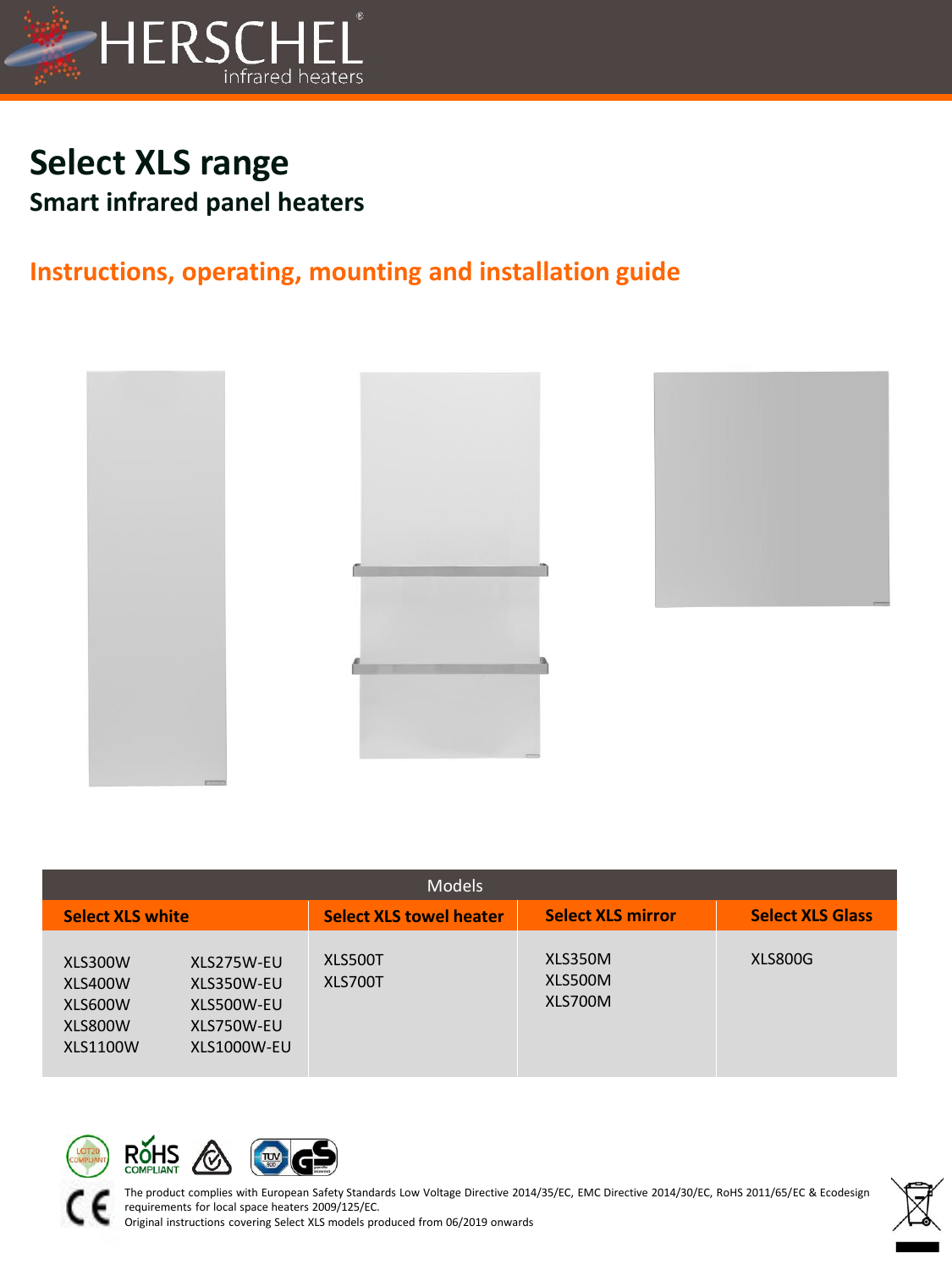

# IMPORTANT SAFETY PRECAUTIONS

Failure to observe these instructions will invalidate the warranty. Do not disassemble. No user-serviceable parts inside.



### **TO REDUCE THE RISK OF FIRE, ELECTRIC SHOCK OR INJURY**

This appliance must be disconnected from its power source during installation or service activities and when replacing.

The Select XLS is equipped with SMART-R (located on the rear of the panel), which must be paired to a Herschel XLS controller (sold separately) to control the room temperature. If you do not use a Herschel XLS controller or similar room temperature controller, DO NOT use for room heating when rooms are occupied by people incapable of leaving the room on their own, unless constant supervision is provided. Herschel is not responsible for any breach of EcoDesign (Lot 20) or Safety legislation where the heaters are used in an enclosed space without use of a Herschel XLS or similar controller.

The Select XLS has internal safety thermal cut out sensors. However, in order to avoid overheating and potential fire hazard, DO NOT cover the heater under any circumstances. DO NOT locate the heater within 0.3m of any flammable materials (eg. Furniture, curtains).

DO NOT touch the heater when in use. Herschel panel heaters have a surface temperature of around 95°C / 248°F (depending upon input voltage) and prolonged contact with the heater will cause burns and injury.

DO NOT operate the heater if the cord or plug is damaged or after the heater malfunctions, or if it has been dropped or damaged in any manner. Check each heater for damage before installation. Make sure that the heater itself, the plug (if applicable) and the cable are free of any visible signs of damage. If the cord is damaged the appliance must be sent for repair to an authorised Herschel Dealer.

This heater must only be used for the heating of people or buildings. The heater is not to be used by children or persons with reduced physical, sensory or mental capabilities, or lack of experience or knowledge. Children should be kept away and should not be left unsupervised around the unit. DO NOT use outdoors.

All operators should only switch on/off the appliance provided that it has been placed or installed in its intended operating position in accordance with these instructions. Children must not plug in, switch on or regulate the appliance or perform user maintenance including cleaning.

Herschel panels are designed for use with an AC voltage between 220-240 volts, 50 Hz AC. If your supply voltage exceeds 240 Volts do not use the heater and refer to your local dealer. Failure to adhere to this will void the warranty.

The heater must be mounted on a non-flammable surface.

#### **WATER INGRESS PROTECTION IP44**

Herschel Select XLS heater panels are rated to a standard (minimum IP44) enabling them to be located within zone 2 in a bathroom. This means they can be placed above a sink or outside any splash zones, or they can be installed on the ceiling. They cannot be installed in zones 0 or 1.

However, installation in potentially wet or humid rooms such as bathrooms must be carried out by a suitably qualified installer and comply with local electrical safety requirements. Installation must be such that

the heater must not be able to become detached from the fittings and fall into a bathtub, shower, swimming pool or other water container and that switches and other controls cannot be touched by a person in the bath or shower.

**If in doubt, do not install.** Herschel Infrared Ltd shall not be liable for any loss, damage or injury caused or resulting from inadequate fitting or incorrect placement of heaters close to water sources.



Don't cover.

Hot surface.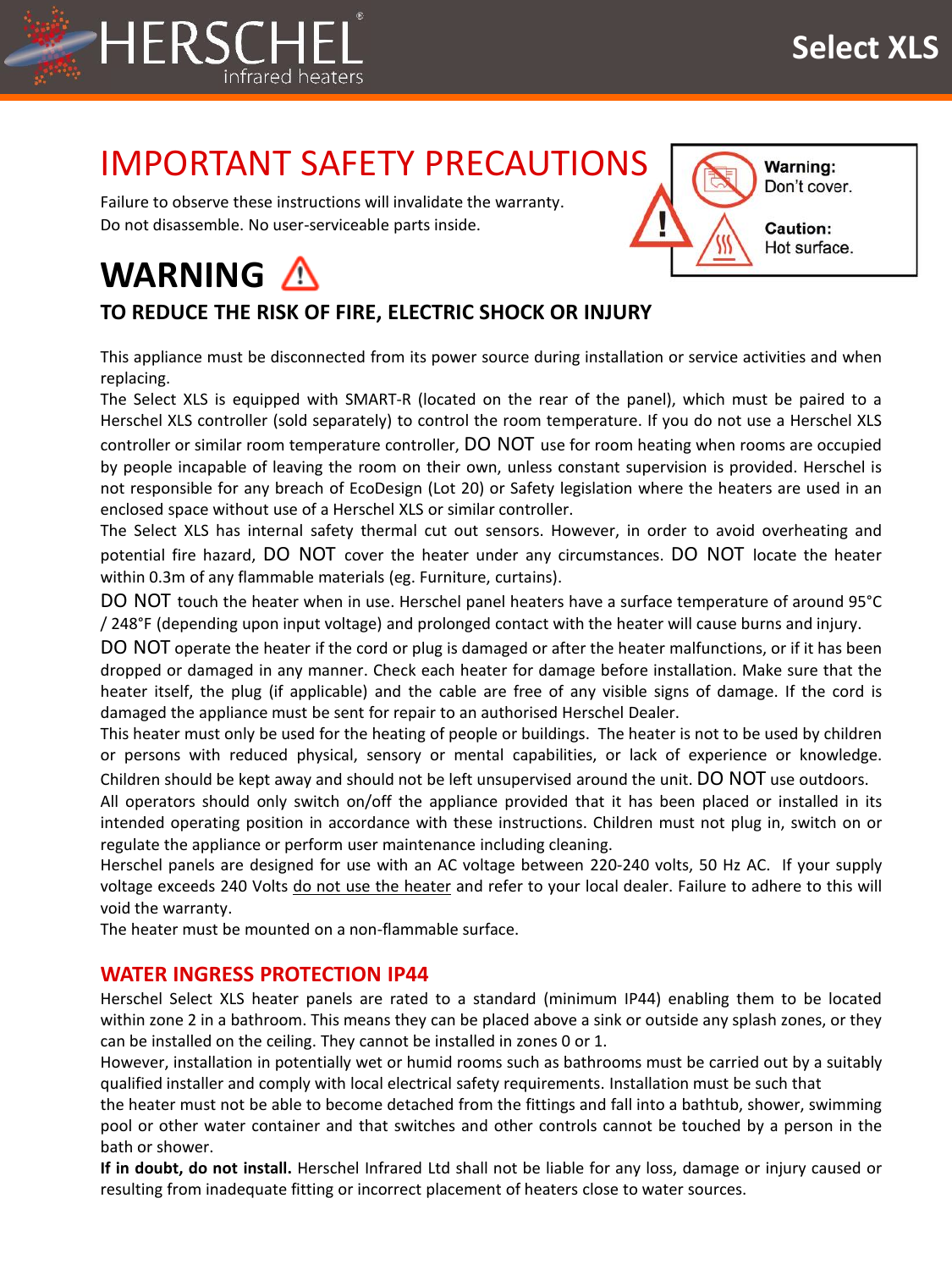

Thankyou for purchasing a Herschel Select XLS infrared heater. Incorporating the very latest in control with Herschel's SMART-R system, EASYFIX mounting and slimline frameless design, you will enjoy many years of low energy, smart and comfortable heating.

We've tried to make installing and using your heater as easy as possible. Please read these instructions fully and retain for future reference. If you have any questions our website also has many FAQs or you can call, message or online chat with us, we are always happy to help ensure that you get the most from your new Herschel heating system.

#### Positioning



This is an infrared panel heater. It heats by transferring energy directly from the heater into the room and its contents. Place the heater where it will not be immediately obstructed by objects like furniture or where it cannot effectively radiate out, such as at the edge or in the corners of a room. Large objects placed in front of the heater will heat up and can prevent effective heat dispersion into the room. If you can, avoid placing the heater opposite windows, open doorways or behind furniture.

Depending upon the size of the heater, You are likely to be able to feel the gentle warmth from the heater up to around 3m away but it will continue to radiate heat out beyond this. When choosing a mounting position consider whether you wish to directly feel the heat (e.g. above a sofa) or not. The closer you are to the heater, the greater the intensity of the heat you will feel. This is usually down to personal preference.

The infrared heat will disperse in the same way as light from an LED panel light. If you are installing multiple panels in one room try to imagine each panel being a light and consider how light would "illuminate" the room – your heaters will heat the room in a similar way.

Select XLS White Panels can be mounted on ceilings, walls or portable. Select XLS Towel rails and mirrors are wall mount only.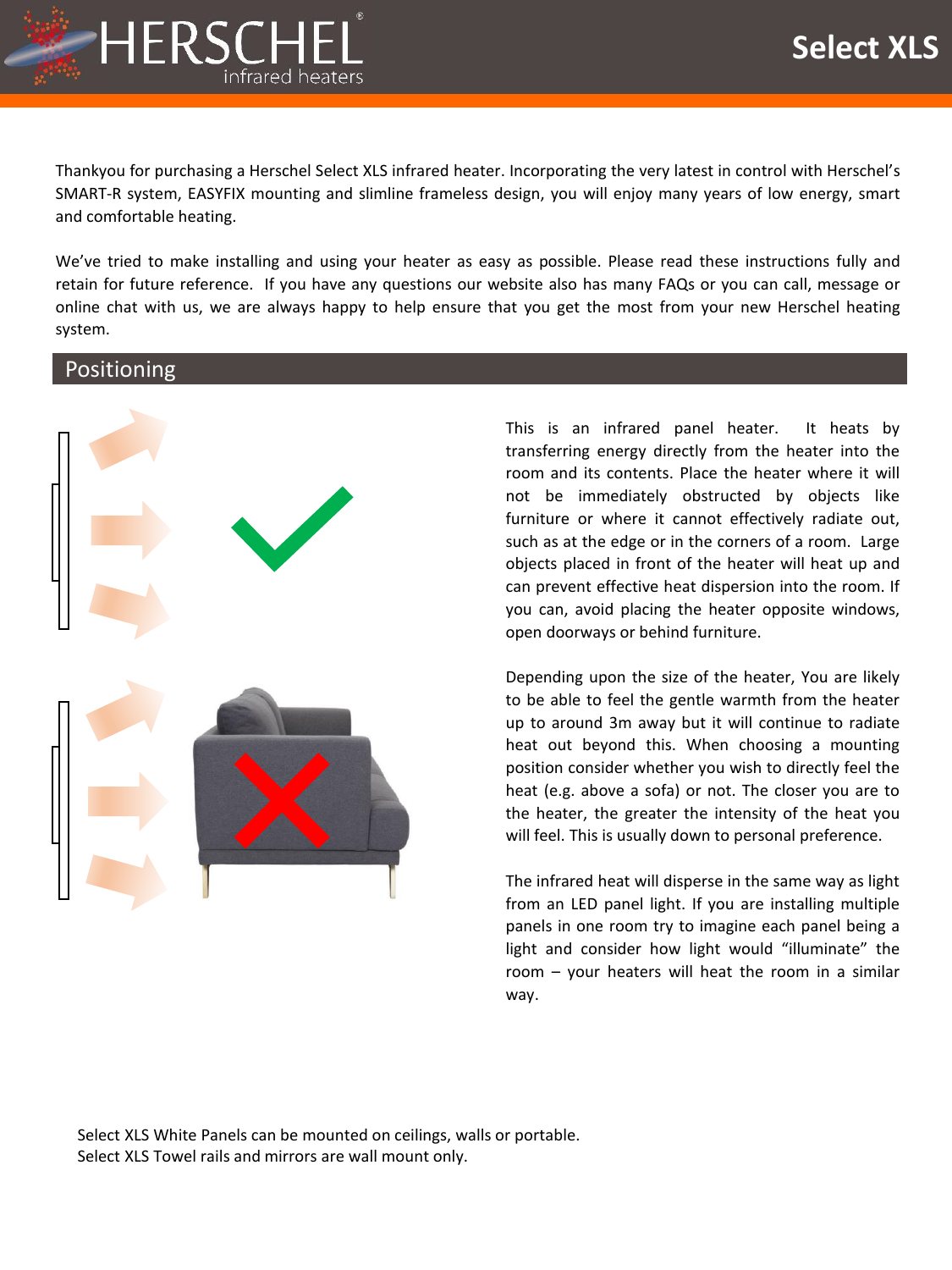

### Plug and Play Options – simple wall mounting & portable (white panels only)

The Select XLS White panels come with a factory fitted plug. They can be easily wall mounted close to an electrical socket or can be freestanding. Both methods require the use of either the XLS controls (either the plug in control **T-PL** or battery control **T-BT**). See controls section.



### **Wall mounting (DIY installation)**

Mount on the wall using the EASYFIX mounting bracket and simply **plug in the heater** (only applies to white panels supplied with a fitted plug).

This is relatively straightforward for a competent DIY person. The panel will need to be mounted close to an electrical socket but MUST NOT be mounted immediately below a socket and no closer than 200mm away from the socket. The SMART-R box on the rear of the panel should be located at the bottom of the panel. The panel can be mounted in either landscape or portrait position (see detailed installation instructions). Be careful when drilling holes for the EASYFIX mounting bracket to be clear of electric cables within the walls. If in doubt do not install and refer to a qualified electrician.



### **Freestanding / portable use**

The Select XLS White panels can be used freestanding or as portable heaters e.g. for temporary or seasonal heating. For portable use we strongly recommend the use of Herschel Feet. These are specially designed to reduce the risk of the heater falling over and to prevent the bottom of the heater having direct contact with floor surfaces. Feet are an accessory and are not supplied with the heater. Contact your dealer or the Herschel Website for details.

Select XLS Mirrors and Towel Heaters are not suitable for portable use. They are supplied without plugs and must be wall mounted and installed by an appropriately qualified electrician.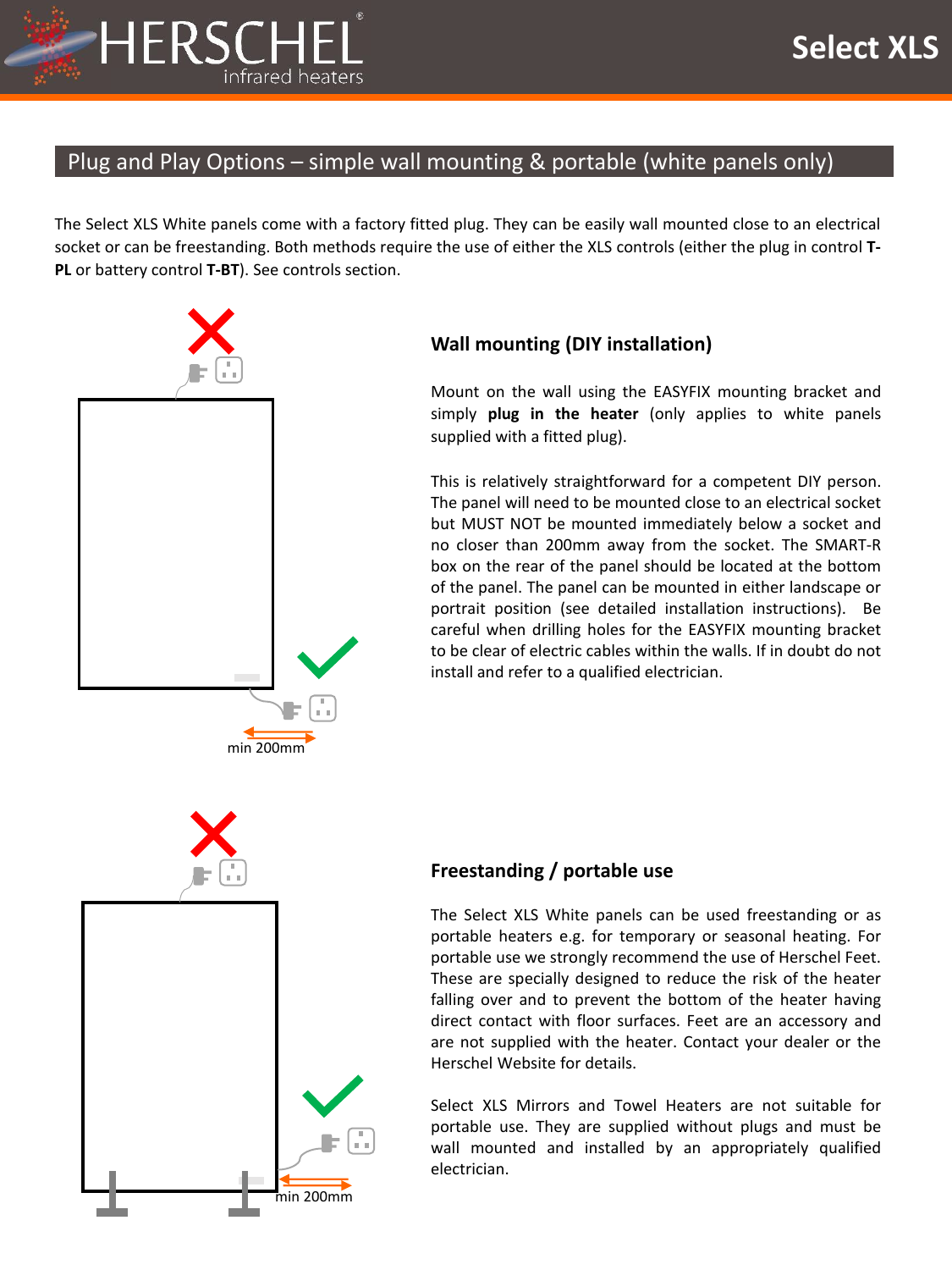

### Ceiling mounting – white panels only. Professional installation required

Mounting the panel on the ceiling will generally give the best heat dispersion in the room and keeps wall spaces free. Ceiling mounting is only possible with white (non-glass) panels. Ceiling mounting will require removal of the plug and professional installation and should be carried out by a qualified electrician. Larger panels 800w and upwards may require two people to install safely.

The Herschel Select XLS White series can be mounted on the surface of ceilings using the supplied EASYFIX mount. If recessing heaters into a plaster ceiling, maintain 200mm clearance around all sides of the heater and maintain at least 800mm between adjacent heaters. Objects in front of the panel must be at least 400mm away and 200 mm away from the sides. The distance from the sides of the heater must always be observed. Failure to do so will cause excess heat to build up behind the heater and will void the warranty.

Select XLS White panels are also equipped with wire mounting points on the rear of the heater. These mounting points can be used instead of the EASYFIX bracket where suspended ceiling mounting is required (e.g. in rooms with high / vaulted ceilings). Each mounting wire must be capable of supporting the weight of the panel individually. Suitable mounting wire kits are an accessory and are not supplied with the heater. Contact your Herschel dealer for details.

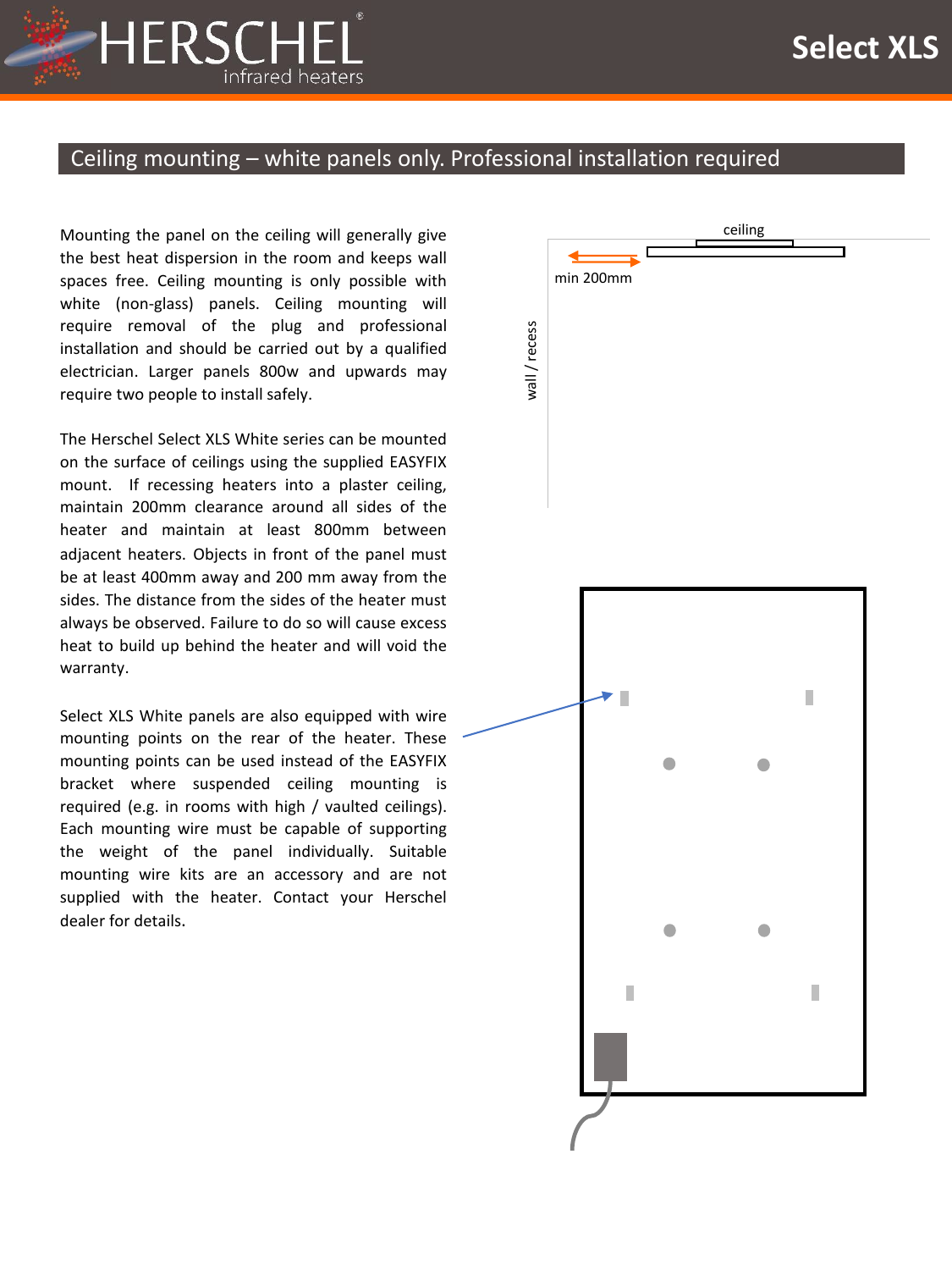

### Fixed wiring into mains. Professional installation required

The panel may be mounted using the EASYFIX mounting bracket and "**hard wired**" to the electrical supply. For the white panel range this will require removal of the plug and connection to a suitable connection box positioned adjacent to the heater. This method of installation must only be carried out by a competent electrician. The SMART-R box on the rear of the panel should be located at the bottom of the panel. The panel can be mounted in either landscape or portrait position (see detailed installation instructions).

## **WARNING**

Wiring to this appliance must be connected in accordance with the relevant national electrical safety standards. It is a Class 1 appliance and must be earthed.

When placed in public areas, installation must comply with relevant local electrical standards. For certain public buildings like schools and care homes the heaters must be installed according to the specific legislation for these types of buildings.

The electrical supply to each heater should be provided by connecting to a circuit protected by a fuse or residual current device (RCD) or Ground Fault circuit interrupter (GFCI ) suitable for the electrical rating of the appliance.

Colour coding used in the supplied mains cable: BROWN wire is to be connected to LIVE ('L'), the BLUE wire to NEUTRAL ('N') and the GREEN/YELLOW wire to EARTH ('E').

# **A** CAUTION

Ensure mains power is OFF before commencing an installation involving fixed wiring. Any fixed wiring outside the heater coming into contact or close proximity to the heater must be protected by sleeving with a temperature rating of at least 90°c.

All cabling behind the appliance must take the shortest route to the edge of the heater.

Ensure that the power cable is not coiled. Shorten the power cable if possible and do not place excess cable on the rear of the heater.

Electrical connections must not be made behind the heater regardless of wall or ceiling-mounting position.

The heater is not to be located immediately below a socket outlet in either wall or ceiling-mounted positions.

DO NOT drill through the heater as this will cause irreparable damage and is also dangerous.

DO NOT connect a heater that is damaged in any manner to the power network.

**For mounting the Herschel panel use the supplied mounting hardware only and install in accordance with the installation guide.**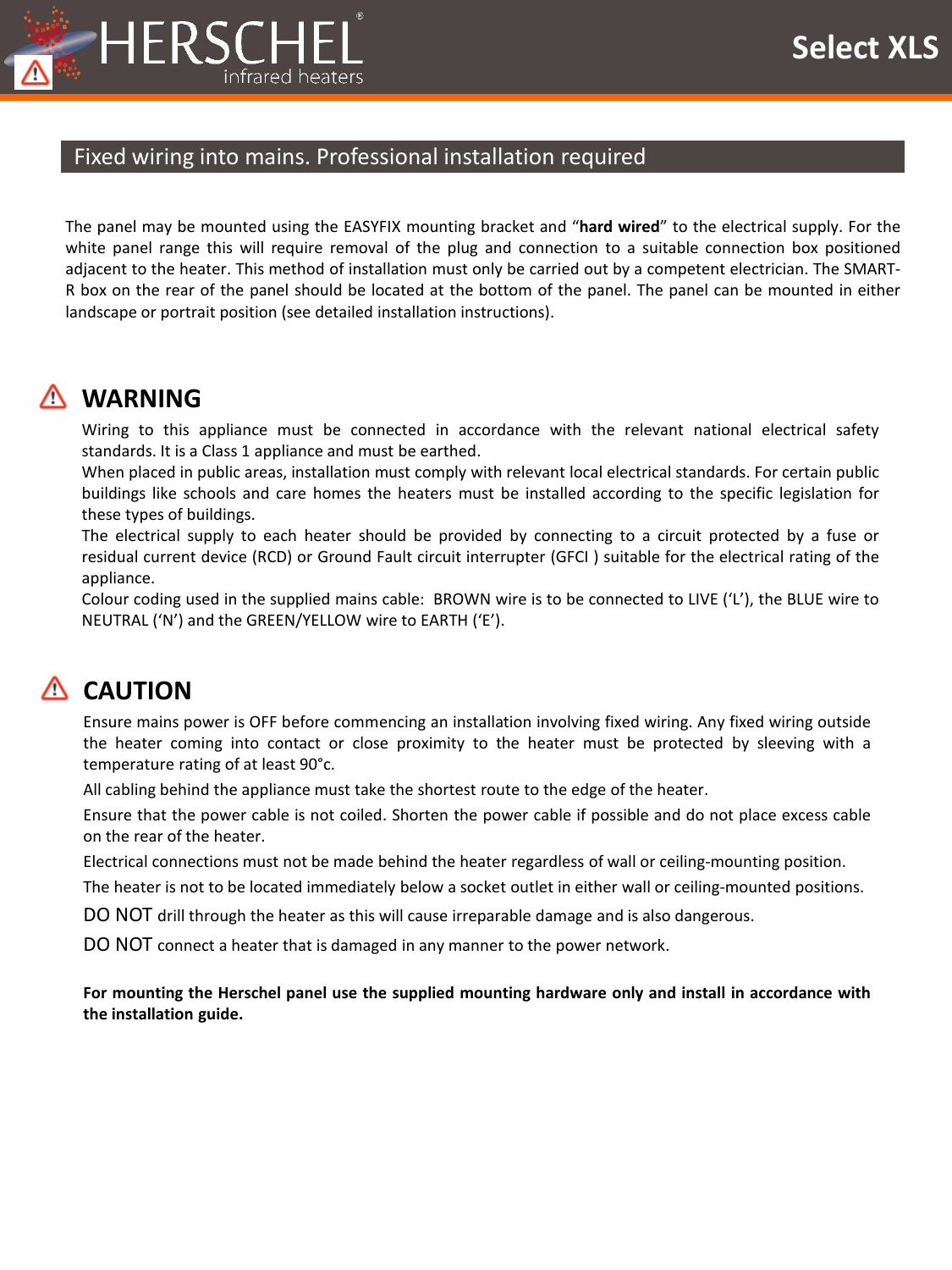

### Operation – using with XLS controls

All Herschel Select XLS panels are equipped with a SMART-R XLS receiver on the rear of the rear panel. SMART-R will pair wirelessly (via RF) with XLS thermostatic controllers. The **T-BT** is a battery operated thermostat. Wi-Fi and APP control is not possible with **T-BT.**

For WiFI and APP control the **T-PL** is a simple to use thermostat control which plugs into a mains socket. These are perfect for retrofits and portable heating solutions.

For new build and renovations chose the hard wired **T-MT** mains powered thermostat which is WiFi enabled.

All control options can be paired with the SMART-R. The controller then sends commands to turn the heater on or off according to the room temperature and program.



### **Pairing SMART-R to an XLS controller**

The heater is equipped with our built-in SMART-R XLS receiver (located on the rear of the panel).

There is a power ON/OFF switch on the receiver and there are indicators to show if the panel is paired to a controller and if the heating is ON or OFF.

The heater needs to be paired to a Herschel XLS controller (supplied separately). Once paired it will receive ON/OFF commands from the controller.

IMPORTANT: The panel itself does not have an in-built temperature sensor. Efficient use of the heater is only possible by pairing it with an XLS controller. The SMART-R XLS receiver will not pair with a non-Herschel XLS controller. SMART-R WILL NOT pair with a Herschel iQ series control (T1 or Hub).

The Herschel XLS controllers can be paired with and control one or many heater panels. The temperature of the room will be measured by the XLS controller. It is normal to use one controller per room but if it is a large room (such as open plan area) you may want to consider more than one thermostat controller. If there are multiple heating panels per room, pair each panel to the relevant room controller.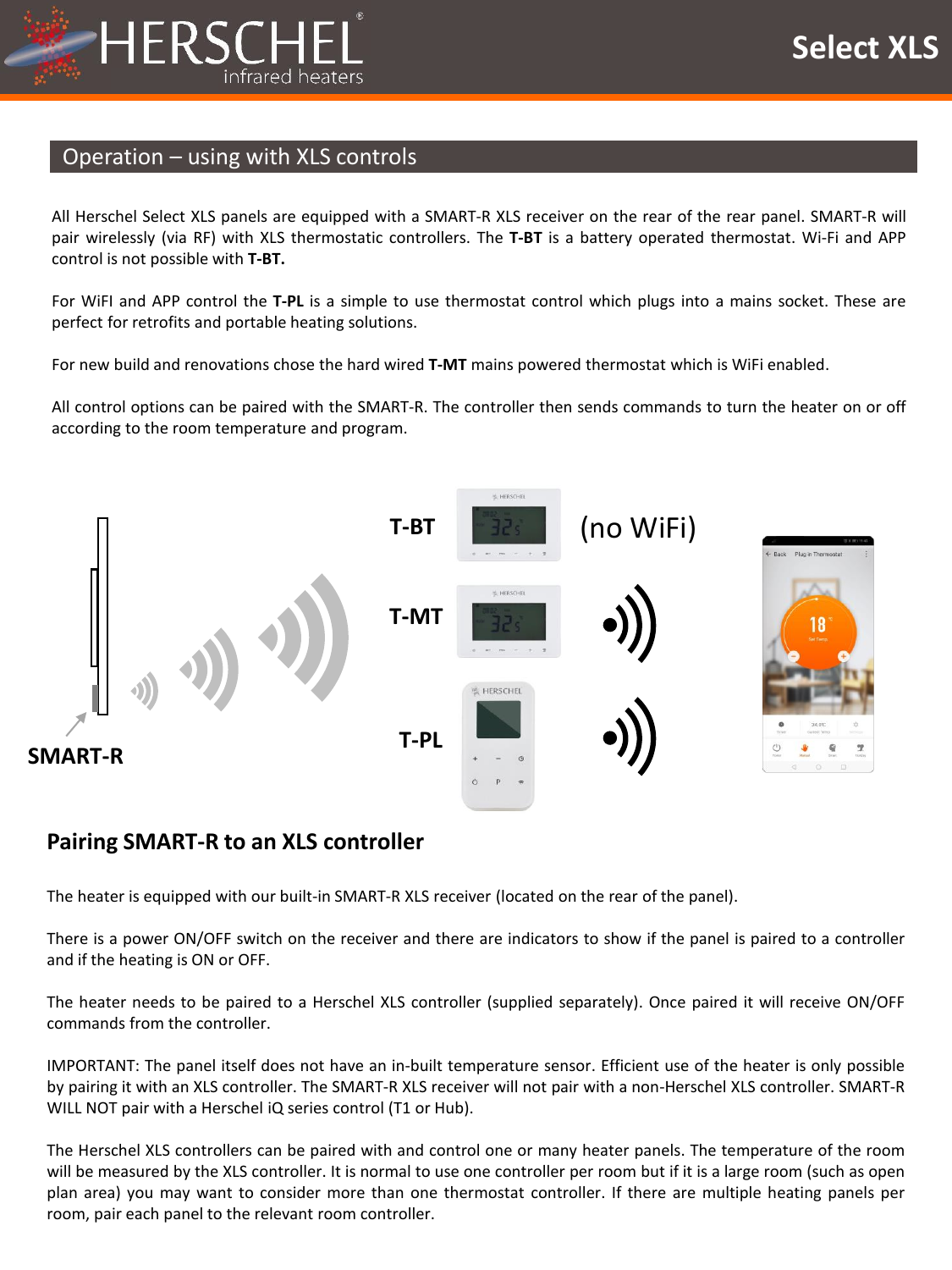

### Pairing SMART-R to an XLS controller

SMART-R functions on the back of the panel are

- **1** Pairing status LED (green)
- **2** Heating status LED (red)
- **3** "Pairing" button
- **4** Power switch

We recommend that you plug in the unit and pair the SMART-R to your XLS controller *before* mounting the panel.

#### **Step 1**

Plug your heater into an electrical socket. Switch the power switch (4) "On" . Press the "Pairing" button (3) on SMART-R twice. The pairing status LED (1) will start to flash.

#### **Step 2**

Refer to the pairing guides on your chosen XLS controller for pairing steps on these devices. Pairing status LED (1) will stop flashing on the panel receiver unit when pairing is complete and will show a steady green light.

NOTE: The Power Switch (4) will need to be in the ON position to receive commands from the controller and should be left in the ON position, even when not in use. The panel will not operate if the power switch is OFF. In the event of a panel failing to heat when required, first check that the Power Switch (4) is in the ON position. The heater is intended to be turned on or off by the Herschel XLS controller with the Power Switch (4) being an override only).

#### **Controller Bypass**

The Select XLS panel can be configured to by-pass the receiver in cases where an alternative control system is intended to be used (e.g. building management system). In this configuration the panel is connected directly to the mains electricity supply and controlled (switched on or off) by the alternative control system. Any alternative control system will need to meet the requirements of LOT 20 in order to ensure compliance (please refer to your dealer). Use this bypass function if wiring the panel to an alternative (non XLS) controller.

DO NOT operate the Select XLS panel in the bypass state without the use of any external controller. This will waste energy and is contrary to EcoDesign (Lot 20) and Safety legislation.

To bypass the receiver, with the Power Switch (4) turned "ON", long press the "Pairing" button (3) until the pairing status LED (1) turns off and the Heating status LED (2) remains on (red). Follow manufacturer instructions to configure your alternative control system.

#### **Failsafe**

If the SMART-R receiver fails to receive a signal from the controller for 60 minutes it will turn off the heater until a signal is received again. Always ensure your controller and XLS panels are within range of each other.

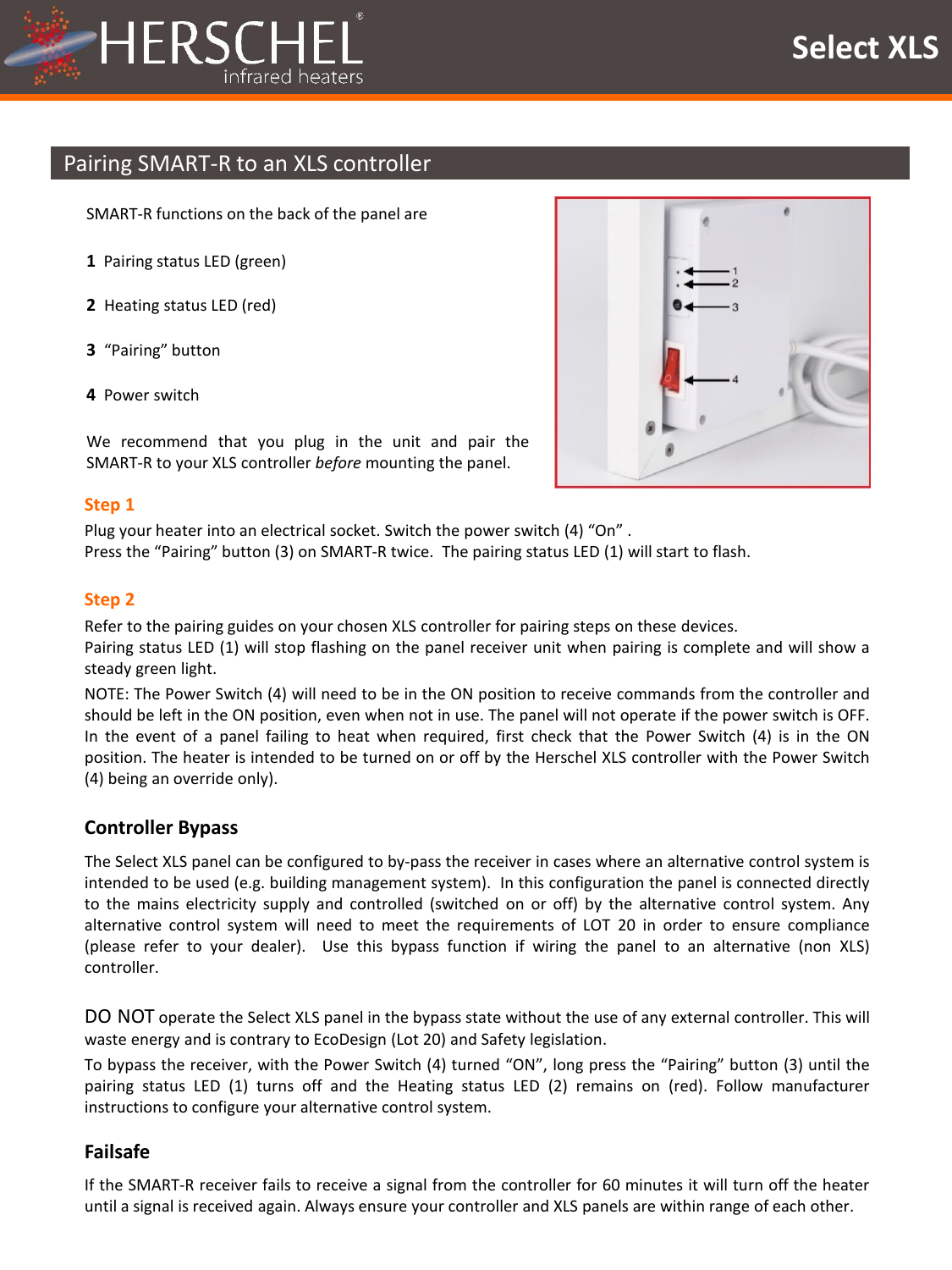

#### Cleaning and maintenance



### **General**

Please note it is possible the heater may discolour with use – this is caused by airborne pollution and is not a fault.

The heater is designed to last many years and incorporates several safety features, but if the heater has not been used or installed in adherence to these instructions, emits any noise, smell, or shows rapid discolouration of the surface, discontinue using the heater and refer to Herschel Customer Service or your local Herschel dealer.

The Herschel panel must be installed, uninstalled, cleaned or transported only when cold.



### **Painting**

The Select XLS White panels can be painted to match décor using a suitable heat resistant paint. However, Herschel will not be responsible if the paint deteriorates or discolours. Any rights to return the heater for a refund within statutory periods will be voided where the heater has been painted. Painting the panel will not affect your warranty for repair or replacement.



### **Cleaning**

Before attempting to clean the panel, unplug the heater, isolate the unit from the electrical supply and allow it to completely cool down.

DO NOT immerse the Herschel panel heater in water or splash water onto it.

Clean the heater with a damp cloth. For glass models glass cleaner can be used. Never use a wet cloth. When clean, dry the surfaces with a dry cloth.

DO NOT apply abrasive materials, solvents or solvent wipes to the surface as this can cause irreparable damage. Wait until the unit is completely dry before use.



## **Repair**

DO NOT attempt to repair or adjust any electrical or mechanical functions on this unit, doing so will void your warranty. Repairs must only be carried out by Herschel or an authorised Herschel service partner.



### **Disposal**

The heater is an electrical product and must not be disposed of in household waste. A high percentage of the heater can be recycled. Please treat as electrical waste and recycle in accordance with local regulations.

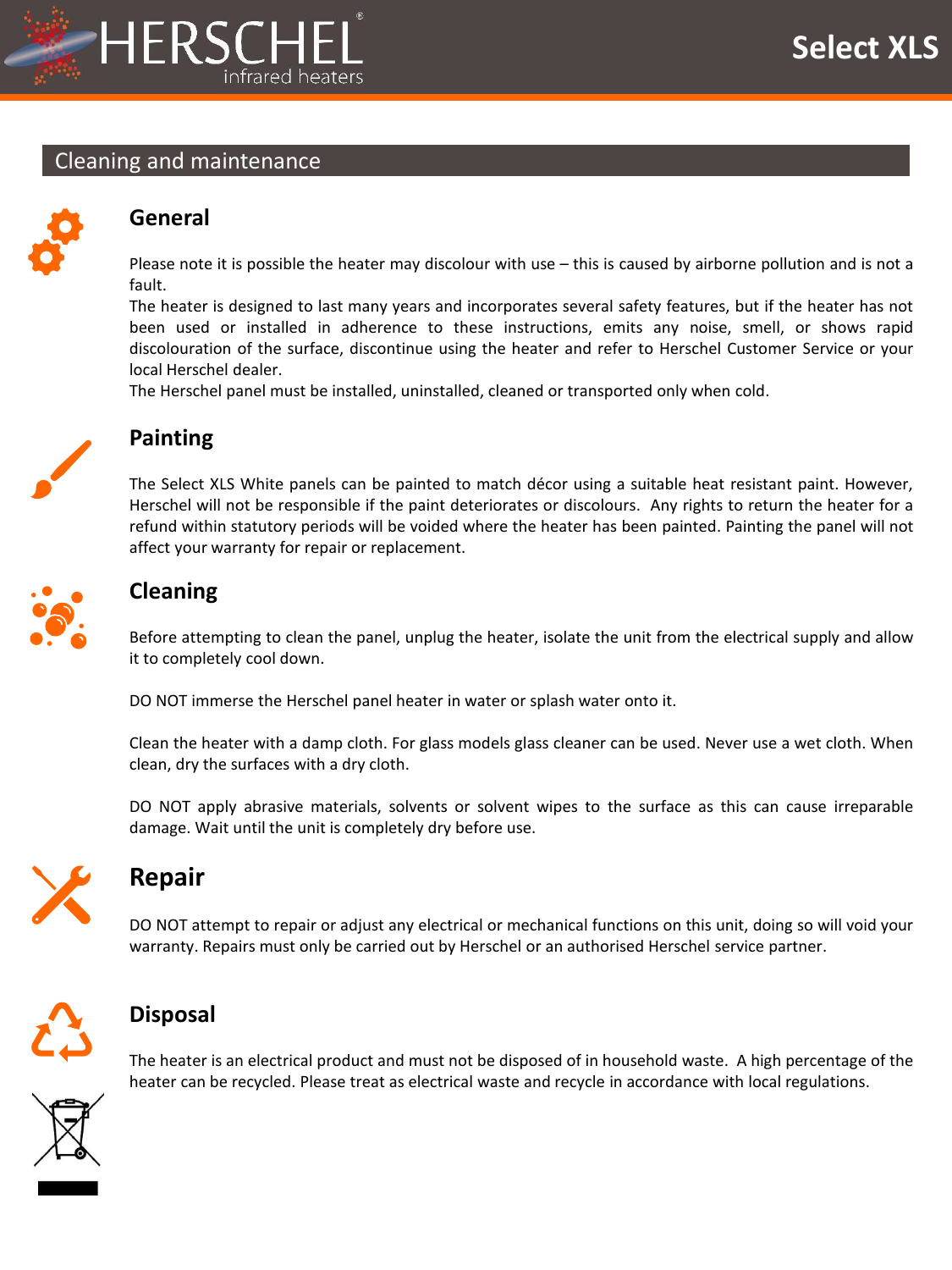

### Getting the most from your Herschel heater – top tips



### **Save energy**

Most people are comfortable in living areas at around 19c with infrared but it varies person to person. Take time to experiment and get used to your system and the temperatures you are happy with. The lower you set your thermostat, the less electricity you will use.

Only heat the rooms that you use. Spare rooms can be heated to much lower temperatures and boosted when people will be occupying them.

Living areas such as living room and kitchen should be heated differently to bedrooms and bathrooms. Living areas are suited to a more constant heating schedule. Bedrooms are usually better to be heated quickly and let to cool down again during the day. Set your controllers to fit with your lifestyle and make the most of the 7 day program function – you might have different heating requirements and times on weekdays to weekends.



### **Don't over heat your room and take time to let the system work**

Infrared is different to conventional heating. Because all of the energy from the heater is absorbed by the room and the objects in it (we call it the "thermal mass"), it takes time for the thermal mass to warm up. It's only once the room itself is warm that you will feel warm. The great thing is that this heat is retained longer and only needs topping up to account for the heat loss escaping from the room. In the longer term you will use less energy than convection heating. At the start of the heating season or when your room has cooled a lot the heater may be running for longer periods and could take several days to warm up. Don't make the mistake of increasing the temperature on the controller more than you want it to be – it won't heat the room any quicker but will waste energy by overheating the room.



### **Don't underspecify your heater requirements**

Herschel is lower energy heating but it's not magic and if you try to heat a room with an undersized heater you'll just end up cold and wasting energy and money. Ensure you have the correct sized heater(s) for the room and if in any doubt consult the website, your local dealer or contact us.



### **Go Carbon Zero**

If you've not already done so, switch your energy supplier to a 100% renewable tariff. It's probably the easiest and quickest thing you can do to reduce your Co2 emissions.



### **And lastly.. tell your friends**

You'll soon be wondering what life was like in the bad old days before you got your Herschel heaters. Don't keep it to yourself! Share your photos and spread the word on social media to help others to move off their fossil fuel based and inefficient heating systems!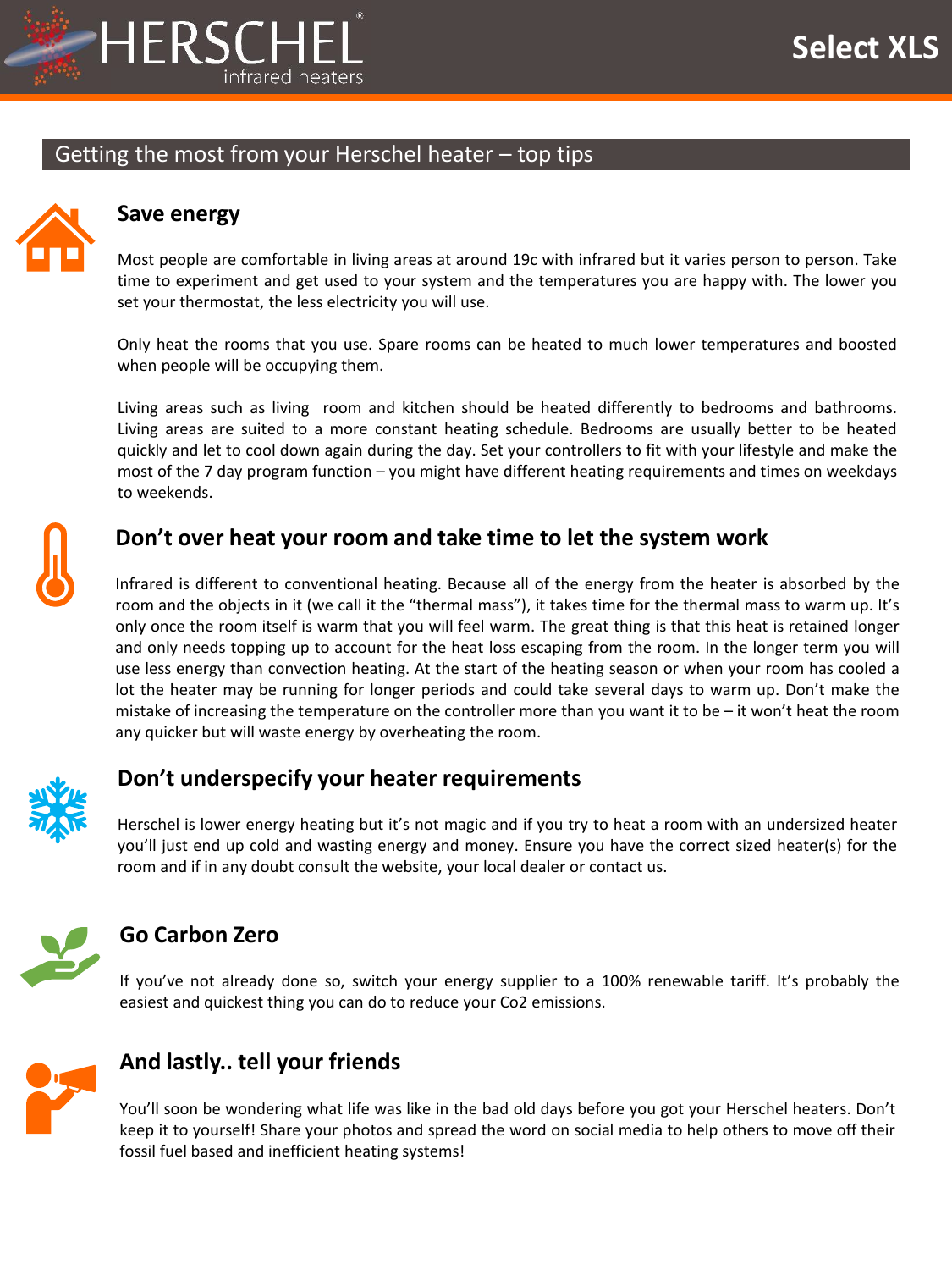

### 5 Year Warranty



Register your product here [https://www.herschel-infrared.com/customer](https://www.herschel-infrared.com/customer-service/warranty-registration/)service/warranty-registration/ or via the QR code.

Within five years from date of purchase Herschel will repair or replace the heater where the fault is due to defects in materials or workmanship. This warranty is for standard domestic use only and excludes commercial uses. In the event of a warranty claim please visit the Customer Service area of the Herschel Website and follow the Warranty Claim process. You will need proof of purchase and photographs of the heater.

A prerequisite for validity of the warranty is use at the specified supply voltage of the heater and use in accordance with the conditions specified in this manual. Any further warranty or claims are excluded.

The warranty covers the repair or replacement of the defective product only and Herschel shall have no liability for installation costs or consequential loses however incurred. The decision to repair or replace will rest solely with Herschel and any replacement will be as close as possible in specification to the failed heater.

Removing the serial number will void the warranty. The warranty will also be void if the heater has been tampered with or opened in any way.

The product power label must be left on the panels where they can be accessed after installation if necessary.

Herschel Infrared Ltd will assume no responsibility for scratches on surface or frames after first use.

### **Disclaimer**

Herschel Infrared Ltd cannot accept responsibility for damage, loss or injury caused by ingress of water or moisture, accidental damage, mishandling, external impact, adjustment by unauthorised personnel or failure to follow the correct maintenance and safety precautions as stated in the manual. Refer to Herschel Infrared Ltd's warranty policy for full details. See [https://www.herschel-infrared.com](https://www.herschel-infrared.com/).

Note your serial number for future reference

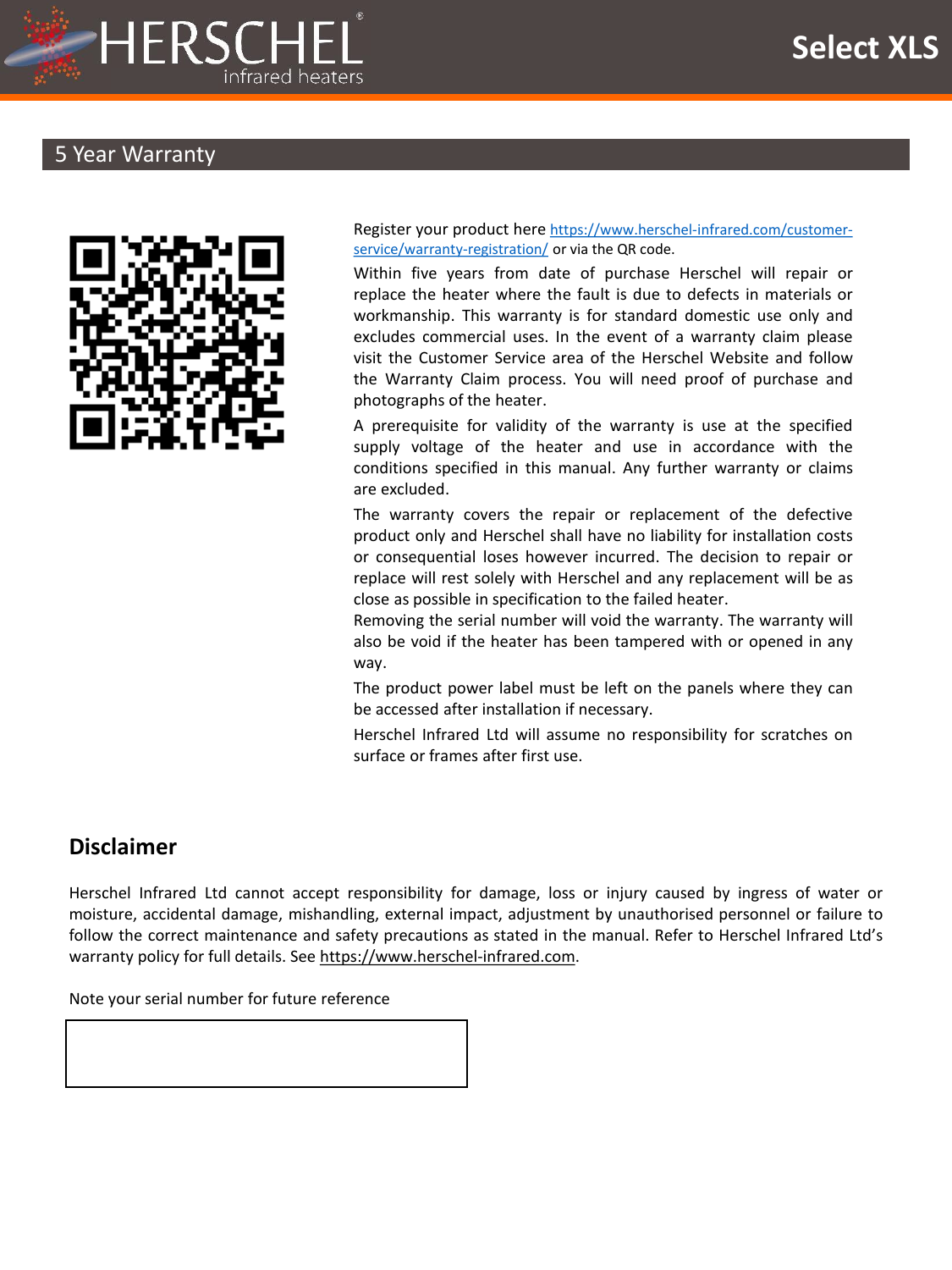

Fig 6.

### Herschel Easy-fix mounting system

#### **Preparation – Important Notice**

When the EasyFix bracket is fitted to the panel, it will be offset from centre due to the locking movement. To ensure your panel fits exactly where you want it on the wall or ceiling (white panels only), it is important before installing that you place the bracket on the panel in its locked position and measure the distance of the mounting holes to the edges of the panel before then marking, checking and drilling them on the wall (or ceiling) to cater for this offset.

#### **Step 1**

Use a spirit level to ensure the bracket is level and mark the position for drilling in each of the small holes in the four corners of the mounting bracket (figures 1 & 2).

#### **Step 2**

Drill holes using a 8mm drill. Insert the supplied rawlplugs (see figure 3). If mounting on to a cavity wall or ceiling you will need appropriate fixings (not supplied).

#### **Step 3**

Screw the mounting bracket to the wall using the supplied screws (figure 4).

#### **Step 4**

Fit the panel to the wall by locating all four mounting fixings on the rear of the panel into the wide openings on the mounting bracket. Once in position the panel should be moved to the right and then down and to the right again to its secure position (portrait mounting) or down, then left and then down again (landscape mounting) (fig 5 & 6).

#### **Step 5 (Mirrors & Glass panels only)**

Unscrew the four distance pieces (in each corner) on the rear of the heater panel so that the panel is held tightly in its mounting on the wall and cannot be moved. Ensure the power lead is free from any obstruction behind the panel.

#### **Removal**

Herschel Easy-fix is designed to be secure to avoid accidental dismounting or tampering with the panel. To dismount the panel, screw the four distance pieces back in and move the panel to the left, then up and over to the left again (portrait mounting) or up, then to the right and then up again (landscape mounting).

**NOTE:** If mounting larger panels (600w upwards) to a ceiling, use suitably rated fixing screws/mechanism for the weight of the panel. Use the additional 2 fixing holes on the Easy-Fix mounting plate and fix to a joist wherever possible. 2 people may be needed to mount the larger panels.

#### **Assembly Kit**

Please check the enclosed assembly kit consists of: 1 x mounting bracket, 4x screws, 4x rawlplugs

#### **IMPORTANT**

Glass and mirror panels are not designed for ceiling mounting and there is a risk of overheating and glass shattering or shortening of the panel lifespan. Do not ceiling mount glass or mirror panels.

Fig 5.